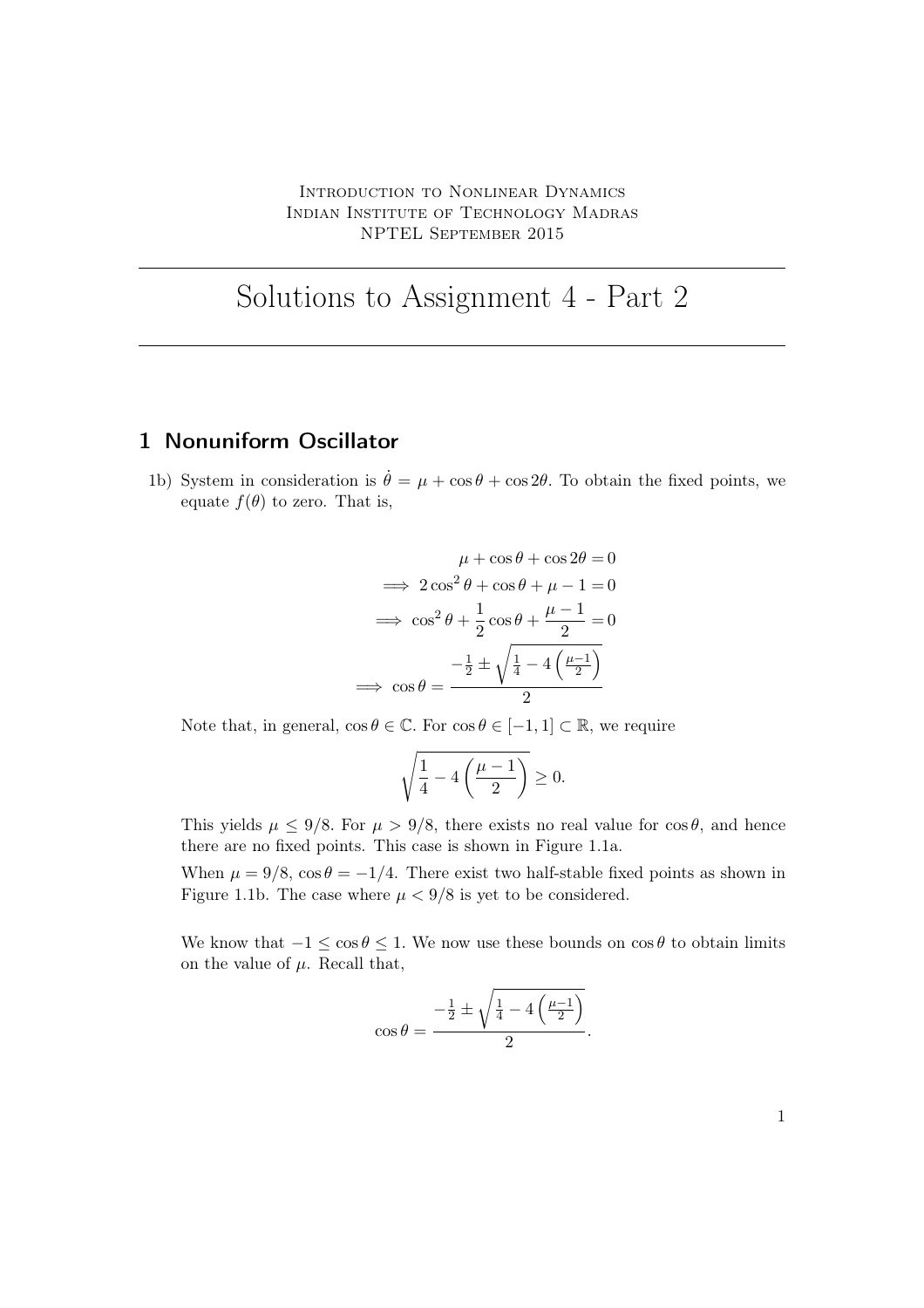

(a)  $\mu > 9/8$ , no fixed points. (b)  $\mu = 9/8$ , 2 half-stable fixed points.

Figure 1.1: Phase portraits for  $\dot{\theta} = \mu + \cos \theta + \cos 2\theta$ , for various values of parameter  $\mu$ .

The smaller of the two roots must be  $> -1$ . This gives us

$$
-1\leq \frac{-\frac{1}{2}-\sqrt{\frac{1}{4}-4\left(\frac{\mu-1}{2}\right)}}{2},
$$

which gives  $\mu \geq 0$ .

The larger of the two roots must be  $\lt 1$ . This gives us

$$
\frac{-\frac{1}{2}+\sqrt{\frac{1}{4}-4\left(\frac{\mu-1}{2}\right)}}{2}\leq 1,
$$

which on simplification yields  $\mu \geq -2$ . We now know that  $\mu = 0$  and  $\mu = -2$ , could be critical points of  $\mu$ . Recall that, the upper bound for  $\mu$  is 9/8.

We now consider the regime where  $0 < \mu < 9/8$ . In this range of  $\mu$ , there exist two possible values of  $\cos \theta$  given by the  $\pm$  roots of the quadratic equation, and this gives 4 fixed points since the inverse cosine of each root yields 2 fixed points. The phase portrait for this regime is shown in Figure 1.2a, it can be seen that there are 2 stable and 2 unstable fixed points.

When  $\mu = 0$ , the negative root of the quadratic equation gives  $\cos \theta = -1$ , which is a boundary condition. This value of  $\cos \theta$  yields two fixed points. However, the positive root of the quadratic equation also exists in this case, and this root gives rise to two fixed points. Therefore, the number of fixed points remains the same, but the existence of the boundary condition highlights the possibility of a change in stability of the equilibrium. This indeed occurs as seen in the phase portrait shown in Figure 1.2b.